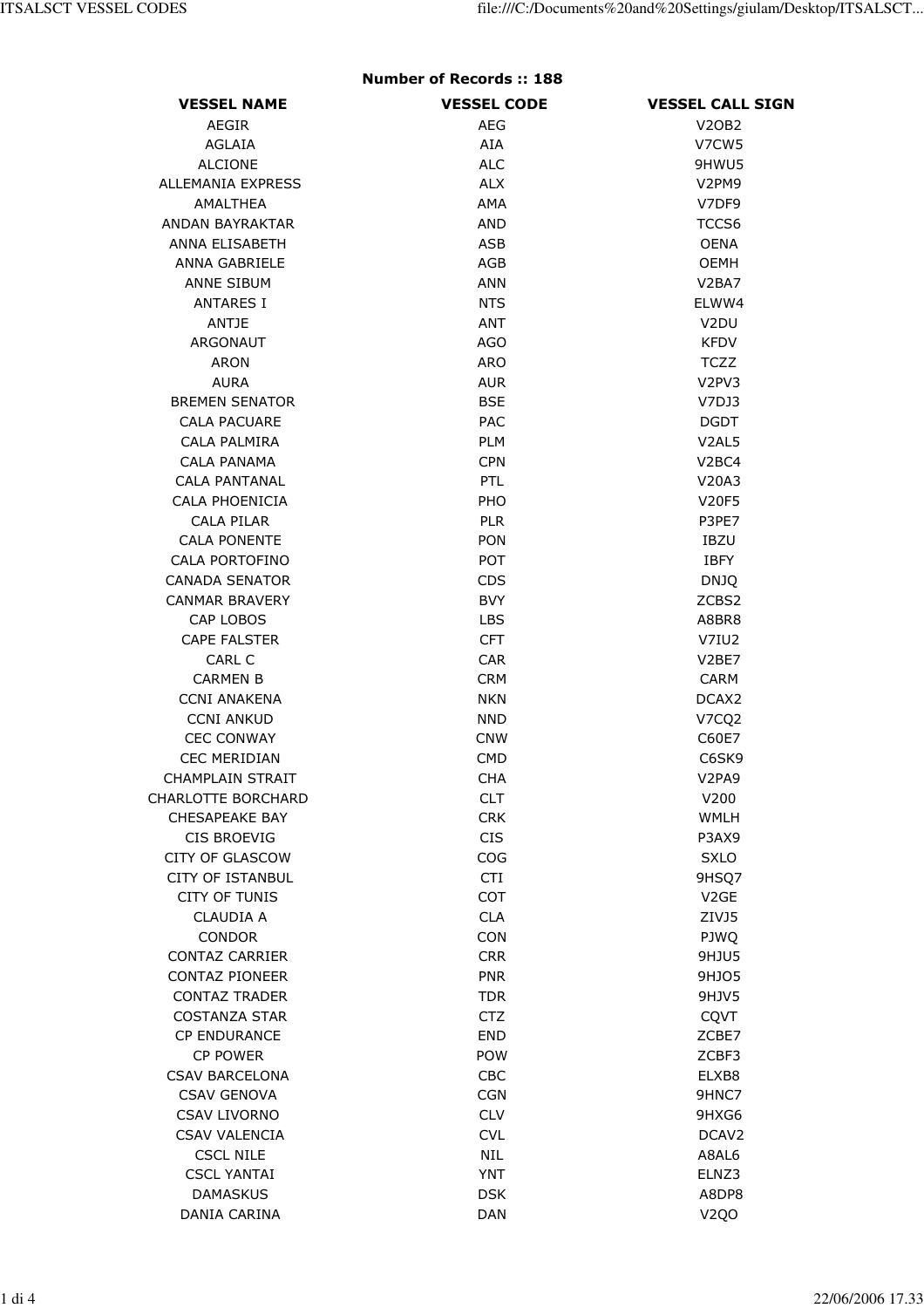| <b>DAROJA</b>            | <b>DAR</b>  | P3MF7                          |
|--------------------------|-------------|--------------------------------|
| <b>DELAWARE BAY</b>      | <b>DEB</b>  | <b>WMLH</b>                    |
| <b>DORIAN</b>            | <b>DRN</b>  | ELRO <sub>2</sub>              |
| DOROTHEA RICKMERS        | <b>DOR</b>  | A8BX4                          |
| <b>EAST EXPRESS</b>      | <b>EST</b>  | OYDF2                          |
| <b>EMILY BORCHARD</b>    | <b>MLY</b>  | V2JP                           |
| <b>ENDEAVOR</b>          | <b>ENV</b>  | <b>WAUY</b>                    |
| <b>ENDURANCE</b>         | ERU         | WAUU                           |
| <b>ENERGIZER</b>         | <b>ZER</b>  | <b>PHAS</b>                    |
| <b>ENTERPRISE</b>        | <b>ENR</b>  | <b>WAUY</b>                    |
| <b>ERNST HAGEDORN</b>    | <b>ERN</b>  | EIPJ                           |
| G.C. COMET               | <b>CMT</b>  | <b>DIKD</b>                    |
| G.C. JUPITER             | <b>JPT</b>  | V2AQ4                          |
| G.C. METEOR              | <b>MTR</b>  | $V2$ JO                        |
| G.C. PLANET              | <b>PNT</b>  |                                |
|                          |             | <b>DKHD</b>                    |
| <b>GABRIEL A</b>         | GAB         | TCPS8                          |
| <b>GC HARP</b>           | <b>HRP</b>  | <b>DGZS</b>                    |
| <b>GENOA SENATOR</b>     | <b>GSE</b>  | <b>DPPH</b>                    |
| <b>GENUA EXSPRESS</b>    | <b>GEX</b>  | C6RY8                          |
| <b>GERDIA</b>            | <b>GER</b>  | ZITJ9                          |
| <b>GERMAN SENATOR</b>    | <b>GRM</b>  | <b>DAJY</b>                    |
| <b>GERMAN SKY</b>        | <b>GKY</b>  | V <sub>2FA6</sub>              |
| <b>GRACECHURCH STAR</b>  | <b>STR</b>  | V <sub>2</sub> G <sub>Z</sub>  |
| <b>HELENE RUSS</b>       | <b>HEL</b>  | ELZW7                          |
| <b>HELLAS MACEDONIA</b>  | <b>HMC</b>  | <b>SVKL</b>                    |
| <b>HERM</b>              | <b>HER</b>  | V2PJ4                          |
| <b>HOHESAND</b>          | HOH         | VQQI6                          |
| INGRID                   | <b>ING</b>  | V <sub>2</sub> JA8             |
| <b>IZMIR EXPRESS</b>     | <b>IZE</b>  | <b>TCLA</b>                    |
| JAN S                    | <b>JNS</b>  | V <sub>2</sub> LA <sub>5</sub> |
| <b>JANINA</b>            | JNI         | V2PY4                          |
| <b>JOANNA BORCHARD</b>   | <b>JNN</b>  | <b>DGJA</b>                    |
| <b>JORK VALIANT</b>      | <b>JOR</b>  | V <sub>2</sub> ON              |
| <b>JUDITH BORCHARD</b>   | JTD         | C6N06                          |
| KAIRO                    | <b>KRO</b>  | <b>DGND</b>                    |
| <b>KARIN</b>             | <b>KAR</b>  | V2AN3                          |
| KATERINE BORCHARD        | <b>KRN</b>  | V2AQ4                          |
| <b>KIRSTEN</b>           | <b>KST</b>  | VQIX2                          |
| <b>KORSIKA</b>           | <b>KOS</b>  | V2PR1                          |
| <b>KRONBORG</b>          | <b>KBG</b>  | VQGZ3                          |
| <b>LEADER</b>            | LED         | V7DB4                          |
| LOBIVIA                  | LBV         | ELZC7                          |
| <b>LOUISE BORCHARD</b>   | <b>LUS</b>  | C6PF6                          |
| MAASDIEP                 | <b>MDP</b>  | <b>PCEI</b>                    |
|                          |             |                                |
| <b>MAERSK ABIDJAN</b>    | BDJ         | ELVB6                          |
| <b>MAERSK ACCRA</b>      | <b>CCR</b>  | <b>CCR</b>                     |
| <b>MAERSK ALASKA</b>     | <b>ALK</b>  | <b>KAKF</b>                    |
| <b>MAERSK APAPA</b>      | <b>PPA</b>  | ELZF6                          |
| <b>MAERSK FALSTERBO</b>  | <b>FAL</b>  | MCDS6                          |
| <b>MAERSK FAWLEY</b>     | <b>MAFA</b> | MKSY3                          |
| <b>MAERSK NANAHAI</b>    | <b>NHN</b>  | C4AA2                          |
| <b>MAERSK NEVADA</b>     | <b>NEV</b>  | <b>WMLG</b>                    |
| <b>MAERSK ROSTOCK</b>    | <b>ROS</b>  | V2WI                           |
| <b>MAERSK VAASA</b>      | <b>VAS</b>  | A8CF7                          |
| <b>MARCOMMANDER</b>      | <b>MCO</b>  | V <sub>2</sub> UA              |
| <b>MARCOSUL PALOMETA</b> | <b>MPA</b>  | ELVG2                          |
| <b>MARIE SCHULTE</b>     | <b>MRS</b>  | V <sub>2</sub> LA <sub>8</sub> |
| MARINA                   | <b>MRI</b>  | LAYZ5                          |
| MARINA DE ALCUDIA        | <b>MCU</b>  | <b>EBTQ</b>                    |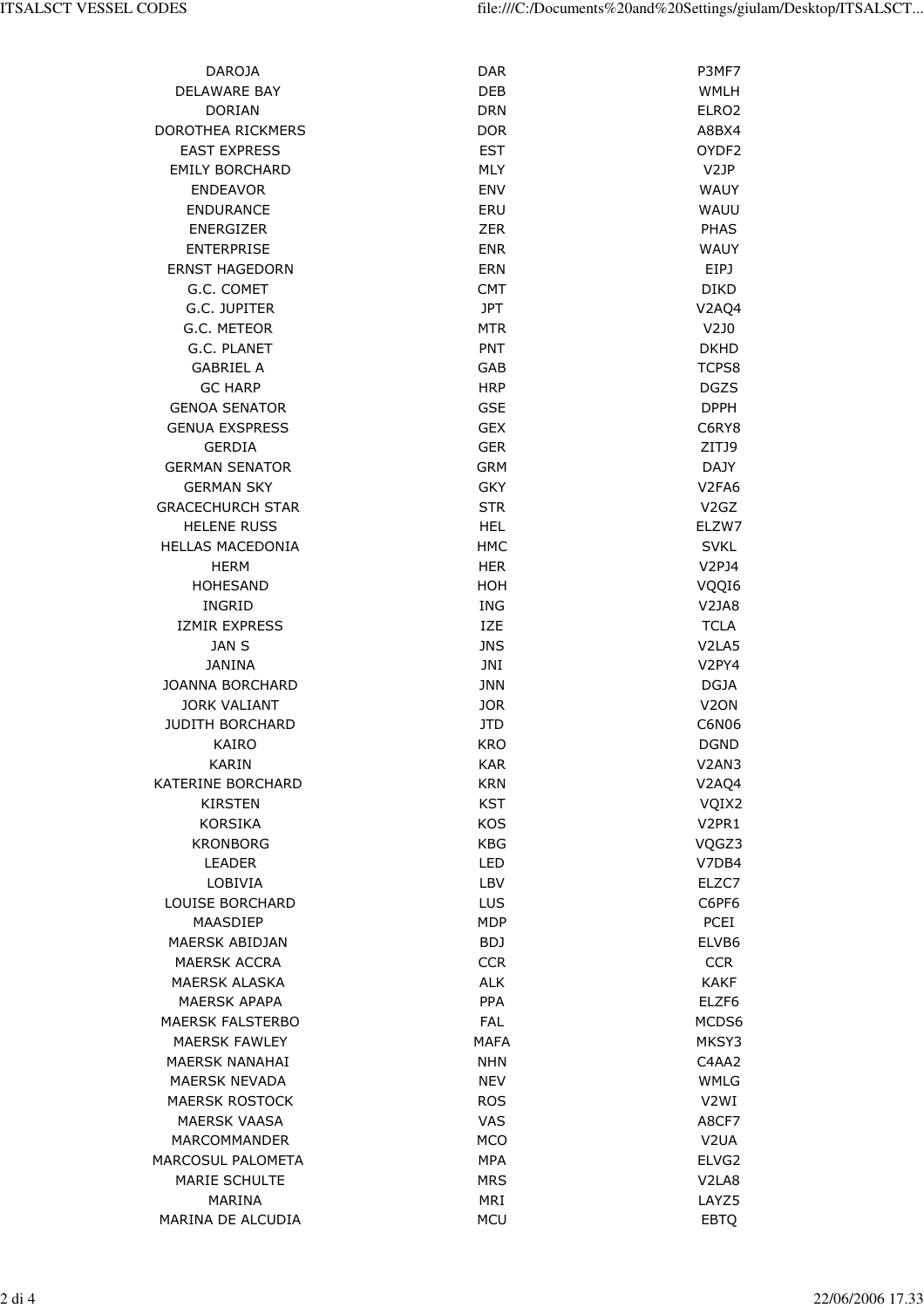| <b>MARKBORG</b>         | <b>MAR</b>  | <b>PJDQ</b>        |
|-------------------------|-------------|--------------------|
| <b>MARNEDIEP</b>        | <b>MRE</b>  | PEAZ               |
| <b>MED BREEZE</b>       | <b>MBR</b>  | 9HTY7              |
| MEDITERRANEAN EXPRESS   | <b>MNX</b>  | 3EIP3              |
| MEDITERRANEAN EXPRESS   | <b>MED</b>  | 3EIP3              |
| <b>MERITA</b>           | <b>MER</b>  | P3XA9              |
| <b>MERITO</b>           | <b>MTO</b>  | V <sub>2</sub> BCT |
| <b>MERKUR</b>           | <b>MRK</b>  | <b>PJTA</b>        |
| <b>MERKUR LAKE</b>      | <b>MKL</b>  | ELRE7              |
| <b>MERKUR TIDE</b>      | <b>MKT</b>  | ELVP <sub>2</sub>  |
| MIRIAM BORCHARD         | <b>MMB</b>  | <b>DNBR</b>        |
| MONTREAL SENATOR        | <b>MLS</b>  | ZCBF3              |
| MUNTEDIEP               | <b>MTD</b>  | P3MF7              |
| <b>MUUGA</b>            | <b>MGA</b>  | MGHN6              |
| <b>NAJA ARTICA</b>      | <b>NJR</b>  | OXVH <sub>2</sub>  |
| NATHALIE                | <b>NYH</b>  | ZDEA3              |
| <b>NAVAGA</b>           | <b>NVG</b>  | 9HZ07              |
| <b>NESSEBAR</b>         | <b>NES</b>  | 9HOS6              |
| <b>NORDCOAST</b>        | <b>NDC</b>  | P3MC8              |
| <b>NORDLAKE</b>         | <b>NDL</b>  | P3YT5              |
| <b>NORDPOL</b>          | <b>NRL</b>  | P3QY5              |
| NORTHERN DELIGHT        | <b>NRD</b>  | <b>DGND</b>        |
| <b>NORTHERN FORTUNE</b> | <b>FOR</b>  | V2AW5              |
| <b>NATHALY</b>          | <b>NTH</b>  | XUHP8              |
| <b>NUEVO LEON</b>       | <b>NLN</b>  | VQHV6              |
| OLYMPIA                 | <b>OLY</b>  | V <sub>2</sub> XX  |
| <b>OS BODRUM</b>        | <b>BOD</b>  | C6TP7              |
| OS RIZE                 | <b>OSR</b>  | <b>TCGC</b>        |
| P&ONEDLLOYD PANTANAL    | PAN         | <b>DDFL</b>        |
| PACIFIC BRIDGE          | PAB         | P3SG5              |
| PATRICIA                | <b>PTR</b>  | V20P7              |
| PELAYO                  | PED         | P3NE6              |
| <b>PIONEER</b>          | <b>ONE</b>  | <b>LZGA</b>        |
| PLOVDIV                 | <b>PLO</b>  | 9MIE5              |
| <b>POET</b>             | POE         | PP13I              |
| POLARWIND               | POL         | 9HNC8              |
| PONL BEIRUT             | <b>BRT</b>  | <b>DPBN</b>        |
| PONL BUENOS AIRES       | BAI         | <b>WDC2952</b>     |
| PONL NINA               | PIN         | ELWS3              |
| PONL PINTA              | PPT         | VQGP8              |
| PONL SAVANNAH           | SAV         | C4AA2              |
| PORT SAID SENATOR       | <b>PSD</b>  | ELTY2              |
| RACHEL BORCHARD         | <b>RHL</b>  | <b>DNBR</b>        |
| <b>RAJAH BROOKE</b>     | <b>RJK</b>  | S6BC               |
| REGINA EBERHARDT        | <b>REB</b>  | V <sub>2</sub> ET  |
| RIALTO                  | <b>RIA</b>  | H9WA               |
| <b>RIO GRANDE</b>       | <b>RGD</b>  | A8EW6              |
| <b>ROBERT RICKMERS</b>  | <b>RORI</b> | V7EM3              |
| <b>RUTH BORCHARD</b>    | <b>RTH</b>  | C6OA2              |
| SAGITTA J               | <b>SAG</b>  | V2II               |
| SAMARIA                 | <b>SMR</b>  | ELYL9              |
| SAMI A                  | <b>SAM</b>  | TCTP <sub>9</sub>  |
| <b>SAN CRISTOBAL</b>    | <b>CRI</b>  | ELVB6              |
| <b>SAN LORENZO</b>      | <b>SZO</b>  | ELUT5              |
| <b>SAYINUR YARDIMCI</b> |             |                    |
|                         | <b>SYY</b>  | <b>TCGC</b>        |
| <b>SEVKET YARDIMICI</b> | <b>SKY</b>  | <b>TCQZ</b>        |
| SICILIA BREEZE          | <b>SBZ</b>  | 9HUT7              |
| <b>SIELTOR</b>          | <b>SIE</b>  | P3HA8              |
| <b>SIRENA</b>           | <b>SIR</b>  | <b>IPBW</b>        |